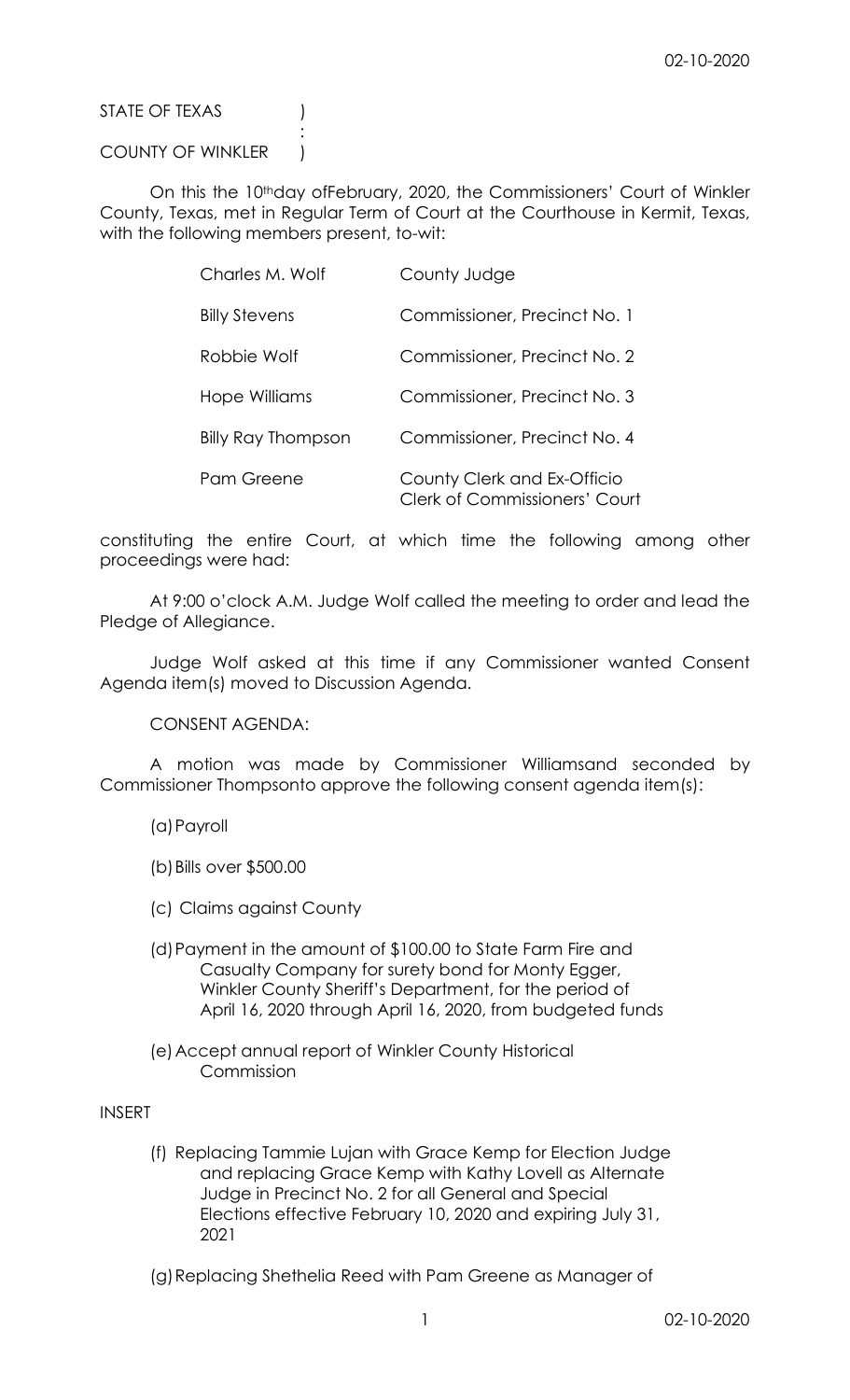Central Count Officials and replacing Pam Greene with Crissy Valenzuela as Tabulating Supervisor for all General and Special Elections effective February 10, 2020 and expiring July 31, 2021

- (h) Service agreement with Tyler Technologies in the amount of \$5,600.00 from budgeted funds
- (i) Contract for Residential Services between Winkler County and West Texas Boys Ranch for the period of September 01, 2019 to August 31, 2020
- (j) Payment of two (2) invoices to Don Wise Transportation Services, Inc., for pre-mix in the total amount of \$5,342.52 from budgeted funds
- (k) Pipeline Construction and Indemnity Contract between Winkler County and Felix Water, LLC, road crossing on County Road 209 for a 12" pipeline

which motion became an order of the Court upon the following vote:

Ayes: Commissioners Stevens, Wolf, Williams and Thompson Noes: None

 Following recommendation of Winkler County Fire Marshal, Kermit Volunteer Fire Department and Wink Volunteer Fire Department, amotion was made by CommissionerWolfand seconded by Commissioner Stevenstoapprove extension of burn ban in unincorporated areas of Winkler County for ninety (90) days or less if drought conditions change; which motion became an order of the Court upon the following vote:

Ayes: Commissioners Stevens, Wolf, Williams and Thompson Noes: None

INSERT

 A motion was made by Commissioner Stevensand seconded by Commissioner Williamstoapprove Order Prohibiting Certain Fireworks in Unincorporated Areas of Winkler County, Texas; which motion became an order of the Court upon the following vote:

Ayes: Commissioners Stevens, Wolf, Williams and Thompson Noes: None

#### INSERT

 Following discussion regarding purchase of four (4) refurbished laptops, a motion was made by Commissioner Thompsonand seconded by Commissioner Williamstoapprove purchase of four (4) refurbished laptops for Winkler County Sheriff's Department vehicles from OC Rugged, Inc., in the amount of \$7,742.00 from capital expenditures;which motion became an order of the Court upon the following vote:

Ayes: Commissioners Stevens, Wolf, Williams and Thompson Noes: None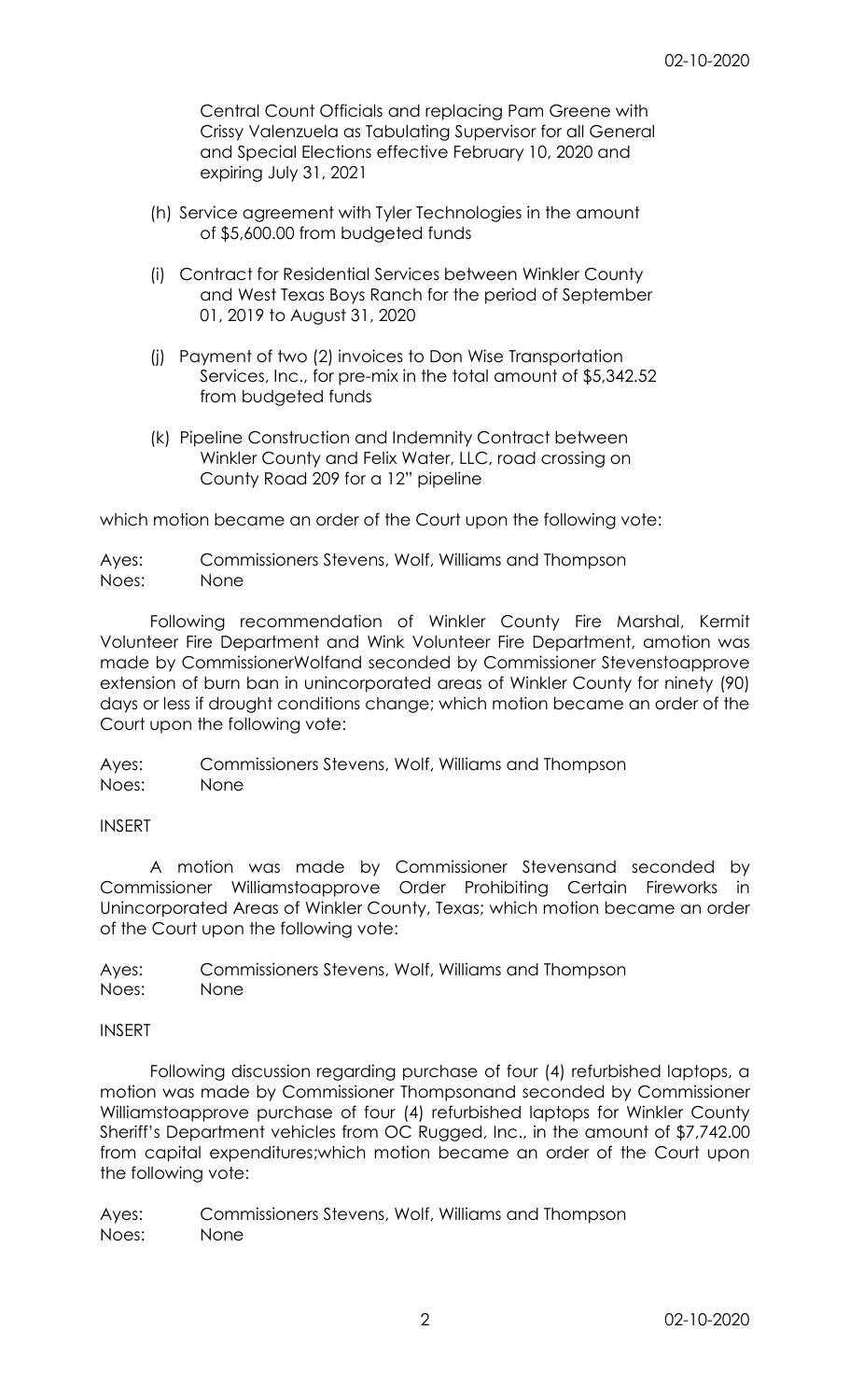A motion was made by Commissioner Stevensand seconded by Commissioner Thompsontoapprove payment to JPX America, Inc., in the amount of \$4,437.75, with \$3,837.75 from Asset Forfeiture Funds, for equipment for Winkler County Sheriff's Department and \$600.00 for training from budged funds; which motion became an order of the Court upon the following vote:

Ayes: Commissioners Stevens, Wolf, Williams and Thompson Noes: None

 Following discussion regarding purchase of camera system, a motion was made by CommissionerWolf and seconded by Commissioner Williamstoapprove purchase of camera system from Watch Guard for Winkler County Sheriff's Department in the amount of \$19,417.50 from capital expenditures; which motion became an order of the Court upon the following vote:

Ayes: Commissioners Stevens, Wolf, Williams and Thompson Noes: None

 Following discussion regarding purchase of Antenna Radar System, a motion was made by Commissioner Wolf and seconded by Commissioner Williams toapprove purchase of Antenna Radar System from Stalker Radar Applied Concepts, Inc., for Winkler County Sheriff's Department in the amount of \$7,330.50 from capital expenditures; which motion became an order of the Court upon the following vote:

Ayes: Commissioners Stevens, Wolf, Williams and Thompson Noes: None

 Following discussion regarding purchase of twenty (20) bar-b-que grills, a motion was made by Commissioner Williams and seconded by Commissioner Thompson toapprove purchase of twenty (20) bar-b-que grills for Winkler County Park in Kermit in an amount not to exceed \$3,700.00 from committed park improvement funds; which motion became an order of the Court upon the following vote:

Ayes: Commissioners Stevens, Wolf, Williams and Thompson Noes: None

 Following discussion regarding purchase of fifteen (15) yards of PSI 3000 cement, a motion was made by CommissionerWilliams and seconded by Commissioner Stevens toapprove purchase of fifteen (15) yards of PSI 3000 cement from Troy Vines, Inc., for picnic table pads at Winkler County Park in Kermit in the amount of \$2,425.00 from committed park improvement funds; which motion became an order of the Court upon the following vote:

Ayes: Commissioners Stevens, Wolf, Williams and Thompson Noes: None

 A motion was made by Commissioner Stevens and seconded by Commissioner Williams toapprove purchase of 2019 F-750G Ford dump from Sewell Ford in the amount of \$66,036.20 from Precinct No. 3 capital expenditures; which motion became an order of the Court upon the following vote:

Ayes: Commissioners Stevens, Wolf, Williams and Thompson Noes: None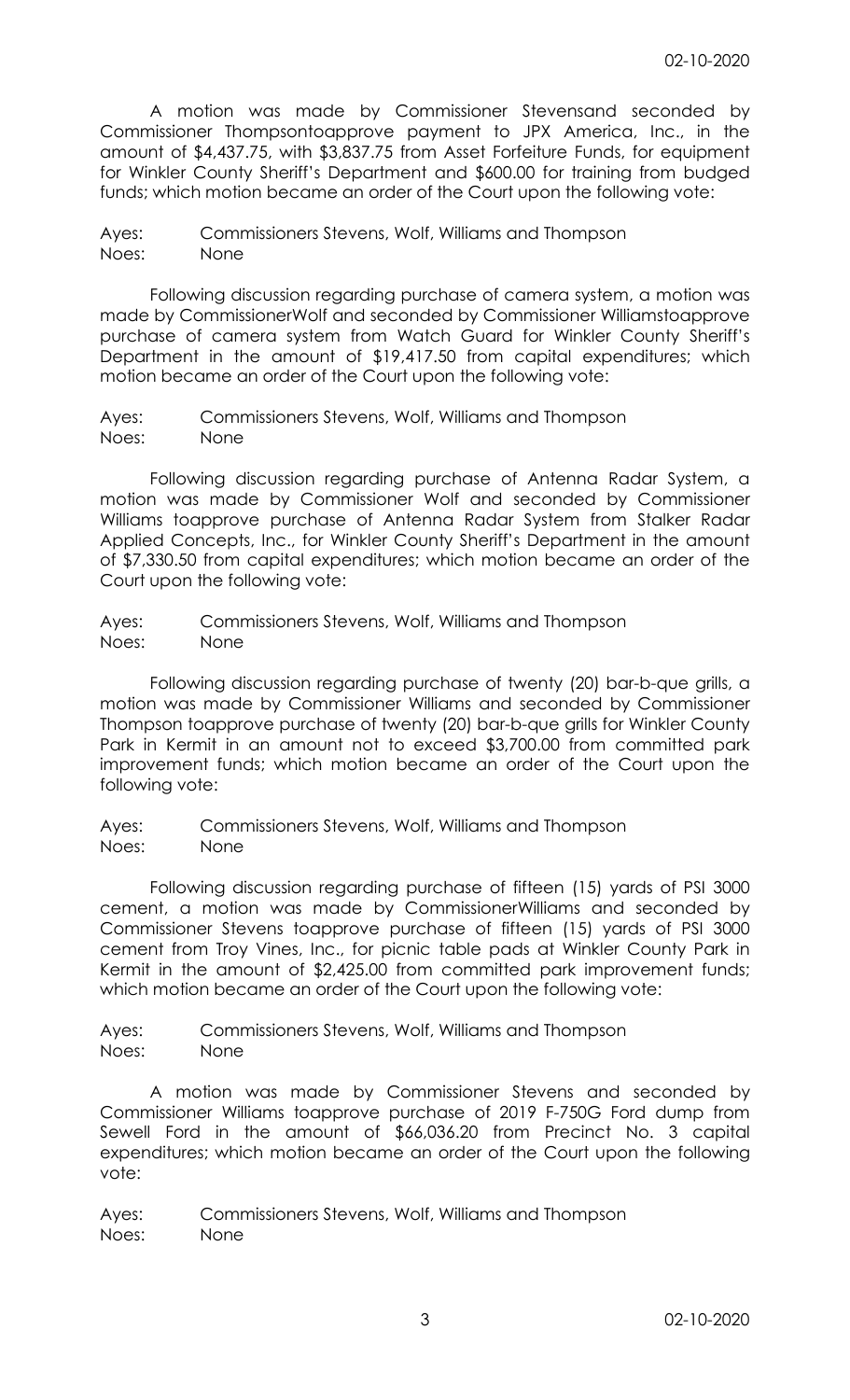A motion was made by Commissioner Stevens and seconded by Commissioner Thompson toapprove purchase of 2019 John Deere backhoe loader from YellowHouse Machinery Co. for Precinct No. 1, in the amount of \$105,000.00; which motion became an order of the Court upon the following vote:

Ayes: Commissioners Stevens, Wolf, Williams and Thompson Noes: None

 A motion was made by Commissioner Thompson and seconded by Commissioner Williams toreschedule the date of Commissioners' Court from May 25, 2020 to May 26, 2020 because of the Memorial Day holiday; which motion became an order of the Court upon the following vote:

Ayes: Commissioners Stevens, Wolf, Williams and Thompson Noes: None

After reviewing specifications and bid form for Winkler County Golf Course Irrigation Project, a motion was made by Commissioner Stevens and seconded by Commissioner Thompson to authorize the County Auditor to advertise for bids for Winkler County Golf Course Irrigation Project; said bids to be advertised on February 13, 2020 and February 20, 2020 and received until 9:00 o'clock A.M. on Monday, March 3, 2020 at which time the bids will be opened, tabulated and compared, with the Commissioners' Court reserving the right to reject any and all bids; which motion became an order of the Court upon the following vote:

Ayes: Commissioners Stevens, Wolf, Williams and Thompson Noes: None

### INSERT

 After reviewing specifications and bid form for Winkler County Airport hangar construction, a motion was made by Commissioner Williams and seconded by Commissioner Stevens to authorize the County Auditor to advertise for bids for Winkler County Airport hangar construction; said bids to be advertised on February 13, 2020 and February 20, 2020 and received until 9:00 o'clock A.M. on Monday, April 13, 2020 at which time the bids will be opened, tabulated and compared, with the Commissioners' Court reserving the right to reject any and all bids; which motion became an order of the Court upon the following vote:

Ayes: Commissioners Stevens, Wolf, Williams and Thompson Noes: None

 A motion was made by Commissioner Stevens and seconded by Commissioner Thompson to approve Kermit Community Center change order(s) and modification(s); which motion became an order of the Court upon the following vote:

Ayes: Commissioners Stevens, Wolf, Williams and Thompson Noes: None

# INSERT

 A motion was made by Commissioner Stevens and seconded by Commissioner Williams to approve Wink Community Center change order(s) and modification(s); which motion became an order of the Court upon the following vote: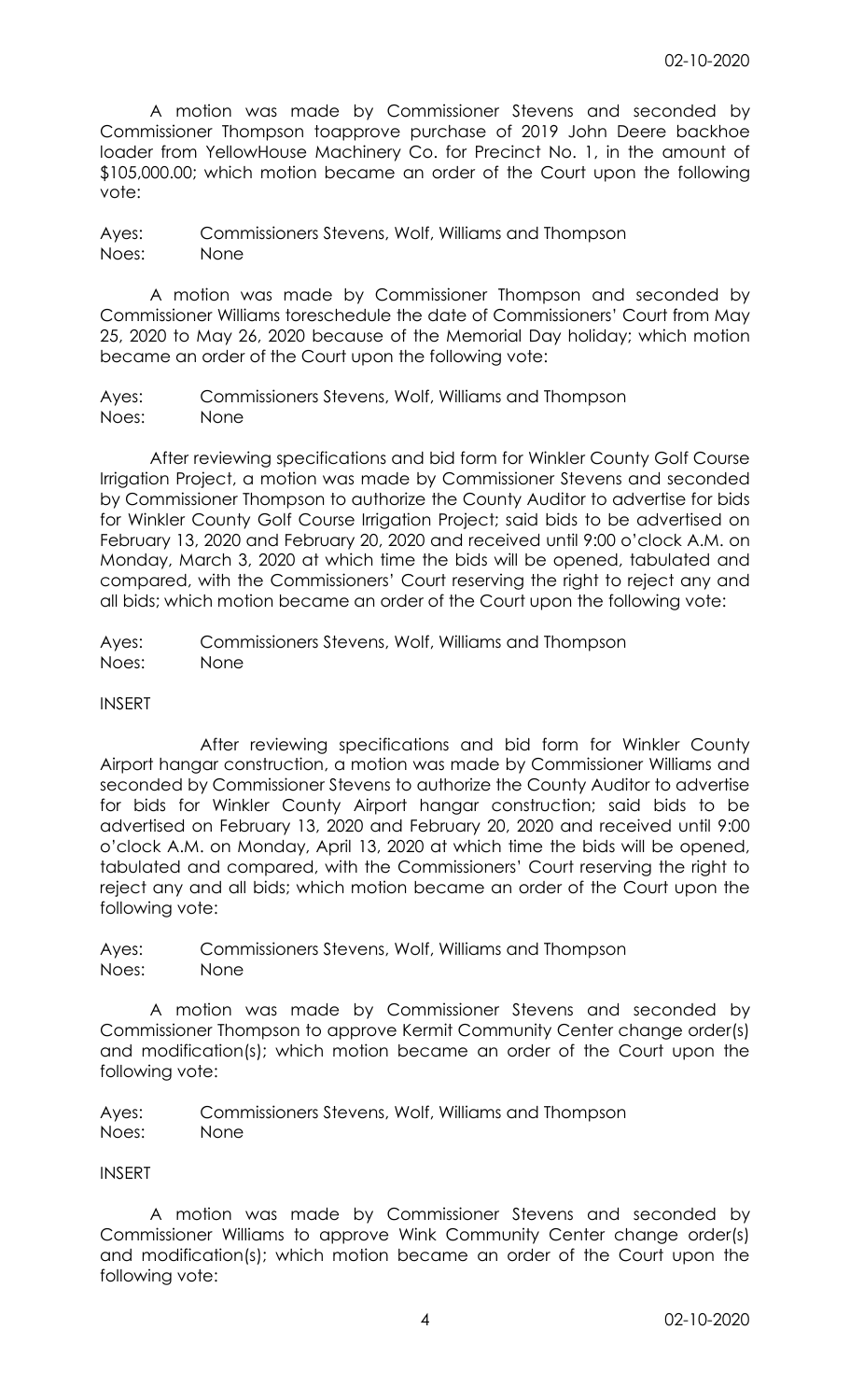Ayes: Commissioners Stevens, Wolf, Williams and Thompson Noes: None

### INSERT

 There were no Winkler County Courthouse construction claim(s) for the Court to consider at this time.

 A motion was made by Commissioner Williams and seconded by Commissioner Thompson to approve Kermit Community Center construction claim(s); which motion became an order of the Court upon the following vote:

Ayes: Commissioners Stevens, Wolf, Williams and Thompson Noes: None

INSERT

 A motion was made by Commissioner Wolf and seconded by Commissioner Stevens to approve Wink Community Center construction claim(s); which motion became an order of the Court upon the following vote:

Ayes: Commissioners Stevens, Wolf, Williams and Thompson Noes: None

 A motion was made by Commissioner Stevens and seconded by Commissioner Williams to approve Winkler County Airport construction claim(s); which motion became an order of the Court upon the following vote:

Ayes: Commissioners Stevens, Wolf, Williams and Thompson Noes: None

 A motion was made by Commissioner Stevens and seconded by Commissioner Thompson to approve Winkler County Golf Course construction claim(s); which motion became an order of the Court upon the following vote:

Ayes: Commissioners Stevens, Wolf, Williams and Thompson Noes: None

 A motion was made by Commissioner Stevensand seconded by Commissioner Thompsonto receive the following Monthly Reports from County Officials of fees earned and collected for the month ofJanuary, 2020:

INSERT

which motion became an order of the Court upon the following vote:

Ayes: Commissioners Stevens, Wolf, Williams and Thompson Noes: None

There were no line item adjustment(s) for the Court to consider at this time.

 A motion was made by CommissionerWilliams and seconded by Commissioner Thompson to approve the following budget amendment(s):

## INSERT

which motion became an order of the Court upon the following vote: